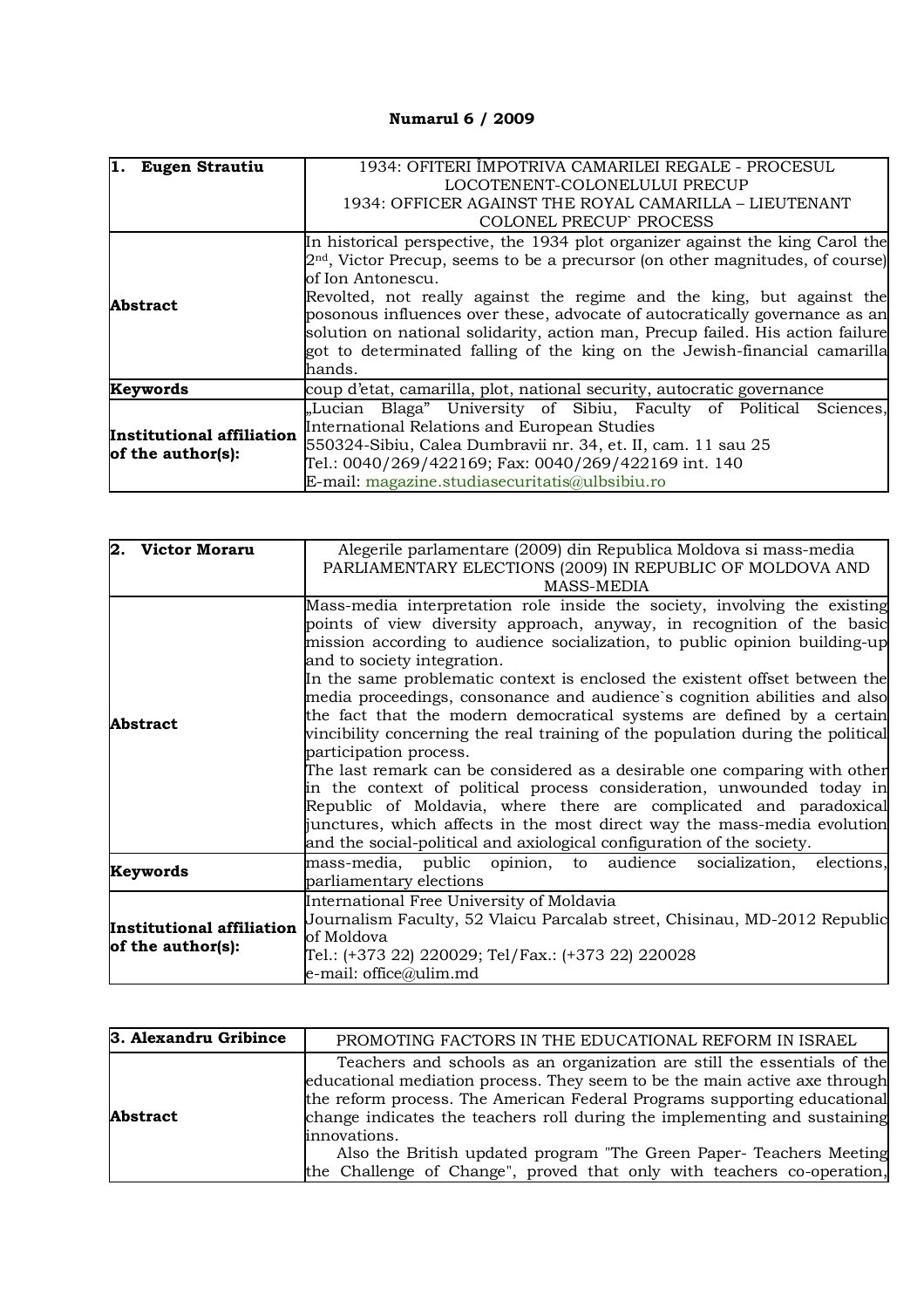|                                                | reform can succeeded and cause for better pupils achievements. The<br>suggested Israeli reform also indicates basically the teachers empowerment<br>through the complicated implementing process. Generally we are speaking<br>about the main task that the human aspect takes place during the systemic<br>reforms all over the world. |
|------------------------------------------------|-----------------------------------------------------------------------------------------------------------------------------------------------------------------------------------------------------------------------------------------------------------------------------------------------------------------------------------------|
| Keywords                                       | the educational mediation, reform process, sustaining innovations, systemic<br>reforms                                                                                                                                                                                                                                                  |
| Institutional affiliation<br>of the author(s): | International Free University of Moldavia<br>Journalism Faculty, 52 Vlaicu Parcalab street, Chisinau, MD-2012 Republic<br>of Moldova<br>Tel.: (+373 22) 220029; Tel/Fax.: (+373 22) 220028<br>e-mail: office@ulim.md                                                                                                                    |

| 4. Silvia Moraru          | IMPERATIVUL DEZVOLTARII COMPETENTEI INTERCULTURALE IN<br>CONTEXTUL GLOBALIZARII  |  |  |  |  |  |
|---------------------------|----------------------------------------------------------------------------------|--|--|--|--|--|
|                           |                                                                                  |  |  |  |  |  |
|                           | IMPERATIVE OF INTERCULTURAL AUTHORITY DEVELOPMENT IN                             |  |  |  |  |  |
|                           | <b>GLOBALIZATION CONTEXT</b>                                                     |  |  |  |  |  |
|                           | Interculturality which define the individual relations particularity with        |  |  |  |  |  |
|                           | different socio-cultural identities represents a routinely reality, an existence |  |  |  |  |  |
|                           | way of society. The individual` development of communicative intercultural       |  |  |  |  |  |
|                           | aptness become, therefore, a strategic emergency, an agreeable answer to         |  |  |  |  |  |
|                           | the modern society challenge.                                                    |  |  |  |  |  |
| Abstract                  | Intercultural capacity regards the existence on individual of the                |  |  |  |  |  |
|                           | capacity for interculturality, that is an ensemble of visions and specific       |  |  |  |  |  |
|                           | intercultural behaviors, bades on keeping and assessment of other. This          |  |  |  |  |  |
|                           | concept marks enlarged cognition skills of diversity, attitude initiation        |  |  |  |  |  |
|                           | beside others, complex and multivariate understanding of world nature            |  |  |  |  |  |
|                           | features.                                                                        |  |  |  |  |  |
|                           |                                                                                  |  |  |  |  |  |
| Keywords                  | interculturality, socio-cultural identities,<br>intercultural<br>behaviors,      |  |  |  |  |  |
|                           | intercultural aptness                                                            |  |  |  |  |  |
|                           | State University of Moldova, Foreign Languages and Literature Faculty,           |  |  |  |  |  |
| Institutional affiliation | Str. A.Mateevici 60. MD-2009 CHISINAU Tel: +(373 22) 577401. Fax: +(373)         |  |  |  |  |  |
| of the author(s):         | 22) 244248.                                                                      |  |  |  |  |  |
|                           |                                                                                  |  |  |  |  |  |

| 5. Adrian Sîrbu | ESTE ONU INSTRUMENTALIZAT DE MARILE PUTERI? ORGANIZATIA                        |
|-----------------|--------------------------------------------------------------------------------|
|                 | INTERNATIONALA ÎNTRE RELEVANTA SI DEZAGREGARE"                                 |
|                 | IS UNO INSTRUMENTALIZED BY THE BIG POWERS? THE INTERNATIONAL                   |
|                 | ORGANIZATION BETWEEN RELEVANCE AND DISINTEGRATION                              |
|                 | The evolutions in international relations, mostly after the Cold War ending,   |
|                 | determinated and influenced the attempts of institutional adaptation of        |
|                 | UNO. With a large majority, the ideas, the concepts, the ideological           |
|                 | orientations and international law norms were extended, under the USA          |
|                 | predominance in foreign affairs, byz UNO or "reliancing" UNO and were          |
|                 | promoted based on a blatant compatibility with big powers interests.           |
| <b>Abstract</b> | Critically analysis of these evolutions is desired to be a pleading for        |
|                 | changing an organization from an institution which represents and              |
|                 | heritages, mostly, some of big powers actions and also of the state with side  |
|                 | interestsm in an institutions representative for all the member states and,    |
|                 | in the same time, an admonition for the little states which believe in absolut |
|                 | democracy of UNO, having the objective to be aware that big powers are         |
|                 | implicated in solving conflict, onlz if have a certain interest.               |
| Keywords        | international relations, states, big powers                                    |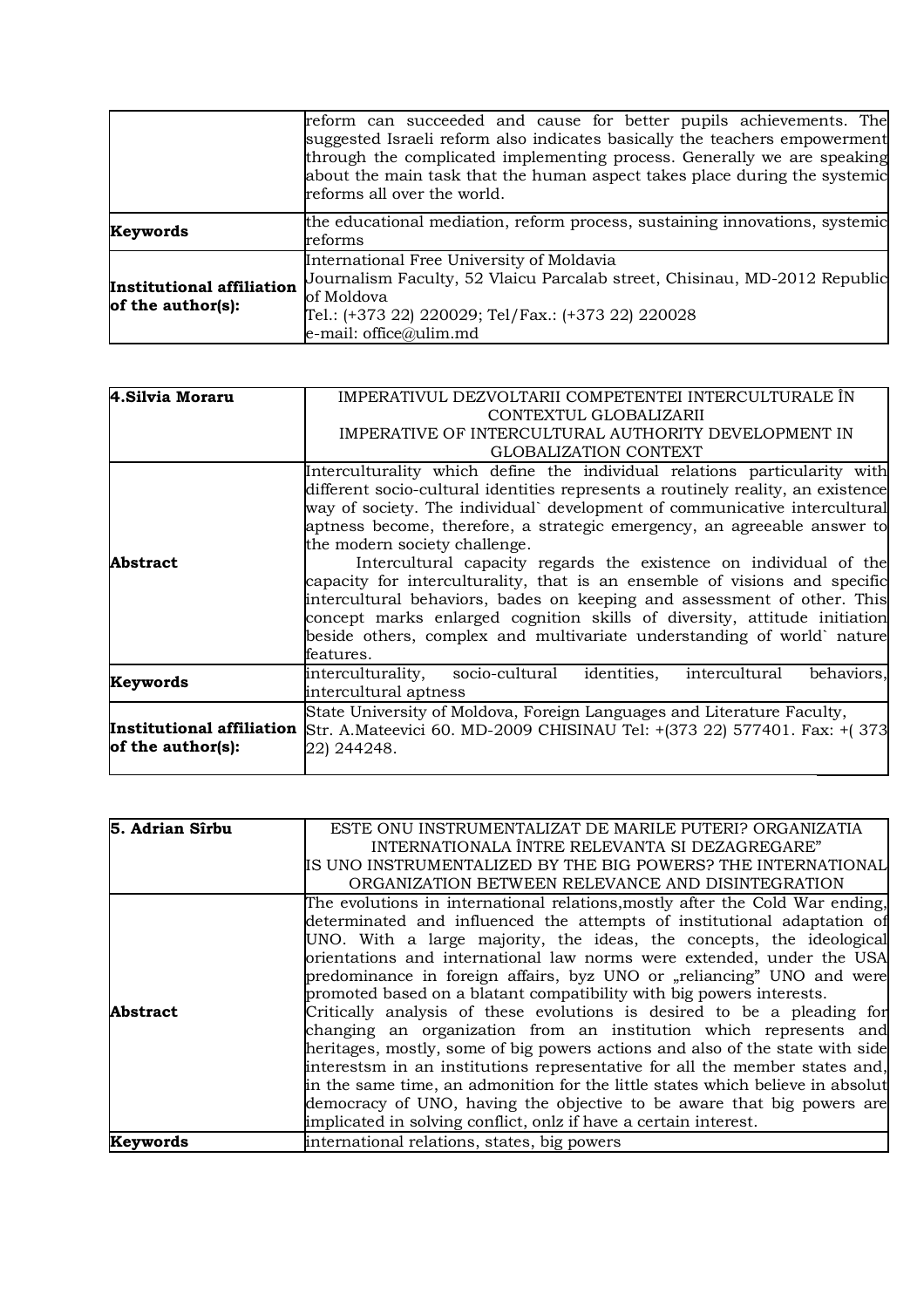|  |                                              |  | "Lucian Blaga" University of Sibiu, Faculty of Political Sciences, |  |  |  |  |  |  |
|--|----------------------------------------------|--|--------------------------------------------------------------------|--|--|--|--|--|--|
|  | International Relations and European Studies |  |                                                                    |  |  |  |  |  |  |
|  |                                              |  |                                                                    |  |  |  |  |  |  |
|  |                                              |  | Tel.: 0040/269/422169; Fax: 0040/269/422169 int. 140               |  |  |  |  |  |  |
|  |                                              |  | E-mail: magazine.studiasecuritatis@ulbsibiu.ro                     |  |  |  |  |  |  |

| 6. Paul Duta                                   | RELATIA DINTRE CONCEPTELE STRATEGICE ALE NATO SI SECURITATE                     |  |  |  |  |  |  |  |
|------------------------------------------------|---------------------------------------------------------------------------------|--|--|--|--|--|--|--|
|                                                | <b>UMANA</b>                                                                    |  |  |  |  |  |  |  |
|                                                |                                                                                 |  |  |  |  |  |  |  |
|                                                | THE RELATION NATO STRATEGIC CONCEPT AND HUMAN SECURITY                          |  |  |  |  |  |  |  |
|                                                | In 2010, NATO will issue a new strategic concept. After the fall of the "Berlin |  |  |  |  |  |  |  |
|                                                | Wall", NATO Strategic Concept dilute, conceptual and factual, the size of       |  |  |  |  |  |  |  |
|                                                | the<br>development paradigm "security<br>defense<br>in<br>through               |  |  |  |  |  |  |  |
|                                                | cooperation". Challenges of the early-21 century, NATO requires it to reorder   |  |  |  |  |  |  |  |
|                                                | the political-military options and security in a New Strategic Concept, which   |  |  |  |  |  |  |  |
|                                                | essentially is symbolized by the Romanian proposal of phrase Partnership        |  |  |  |  |  |  |  |
|                                                | for Security" as an answer the prospective line of holistic development of      |  |  |  |  |  |  |  |
|                                                | "security through cooperation".                                                 |  |  |  |  |  |  |  |
| <b>Abstract</b>                                | The Romanian proposal for the NATO strategic concept – "Partnership for         |  |  |  |  |  |  |  |
|                                                | security" must take in account the concept human security.Human                 |  |  |  |  |  |  |  |
|                                                | security is still an emerging paradigm for understanding global                 |  |  |  |  |  |  |  |
|                                                | vulnerabilities whose proponents challenge the traditional notion of global,    |  |  |  |  |  |  |  |
|                                                | regional, and national security. The main argument is that the proper           |  |  |  |  |  |  |  |
|                                                | referent for security should be the individual rather than the state or         |  |  |  |  |  |  |  |
|                                                | alliance.NATO could acting in Africa as a mobile peace building or              |  |  |  |  |  |  |  |
|                                                | extraction force supporting an AU or UN mission is the most credible and        |  |  |  |  |  |  |  |
|                                                |                                                                                 |  |  |  |  |  |  |  |
|                                                | convenient scenario.                                                            |  |  |  |  |  |  |  |
| Keywords                                       | NATO, strategic concept, human security, Africa                                 |  |  |  |  |  |  |  |
| Institutional affiliation<br>of the author(s): | "Lucian Blaga" University of Sibiu, Faculty of Political<br>Sciences,           |  |  |  |  |  |  |  |
|                                                | International Relations and European Studies                                    |  |  |  |  |  |  |  |
|                                                | 550324-Sibiu, Calea Dumbravii nr. 34, et. II, cam. 11 sau 25                    |  |  |  |  |  |  |  |
|                                                | Tel.: 0040/269/422169; Fax: 0040/269/422169 int. 140                            |  |  |  |  |  |  |  |
|                                                | E-mail: magazine.studiasecuritatis@ulbsibiu.ro                                  |  |  |  |  |  |  |  |

| 7. Ioana Sanda Baciu                                  | CRIMA ORGANIZATA ÎN AMERICA LATINA                                                                                                                                                                                                                                                                                                                                                                                                                                                                                                                                                                                                                                                                                                                                                                                                                                                                                                                                 |  |  |  |  |  |
|-------------------------------------------------------|--------------------------------------------------------------------------------------------------------------------------------------------------------------------------------------------------------------------------------------------------------------------------------------------------------------------------------------------------------------------------------------------------------------------------------------------------------------------------------------------------------------------------------------------------------------------------------------------------------------------------------------------------------------------------------------------------------------------------------------------------------------------------------------------------------------------------------------------------------------------------------------------------------------------------------------------------------------------|--|--|--|--|--|
|                                                       | ORGANIZED CRIME IN LATIN AMERICA                                                                                                                                                                                                                                                                                                                                                                                                                                                                                                                                                                                                                                                                                                                                                                                                                                                                                                                                   |  |  |  |  |  |
| <b>Abstract</b>                                       | At least, in the last twenty years, there were multiple evidences towards to<br>the transformations appeared in the organized crime esence. Analysts<br>consinde that a radical evolution took place because the old enemies of the<br>society have changed in corporations, as well as an internal organization as<br>through own identity dissimulation. We are able to regard about an<br>eloquent remake-up, because, in last decades, Latin America has known<br>one of the biggest influence of new criminal organizatios ever registered and<br>alreadz existed groups were subdued by comers which have violated their<br>teritories.<br>These invaders brought new abilities and brutal aspirations for conquering<br>their own positions. The elders built-up organizations have accepted the<br>threat and knew that have to adjust in order tu survive. The result is the<br>grisly image of the XX <sup>th</sup> century and a real new global order. |  |  |  |  |  |
| Keywords                                              | security medium, organized crime, mafia, drogs cartels                                                                                                                                                                                                                                                                                                                                                                                                                                                                                                                                                                                                                                                                                                                                                                                                                                                                                                             |  |  |  |  |  |
| <b>Institutional affiliation</b><br>of the author(s): | "Lucian Blaga" University of Sibiu, Faculty of Political<br>Sciences,<br>International Relations and European Studies<br>550324-Sibiu, Calea Dumbravii nr. 34, et. II, cam. 11 sau 25<br>Tel.: 0040/269/422169; Fax: 0040/269/422169 int. 140<br>E-mail: magazine.studiasecuritatis@ulbsibiu.ro                                                                                                                                                                                                                                                                                                                                                                                                                                                                                                                                                                                                                                                                    |  |  |  |  |  |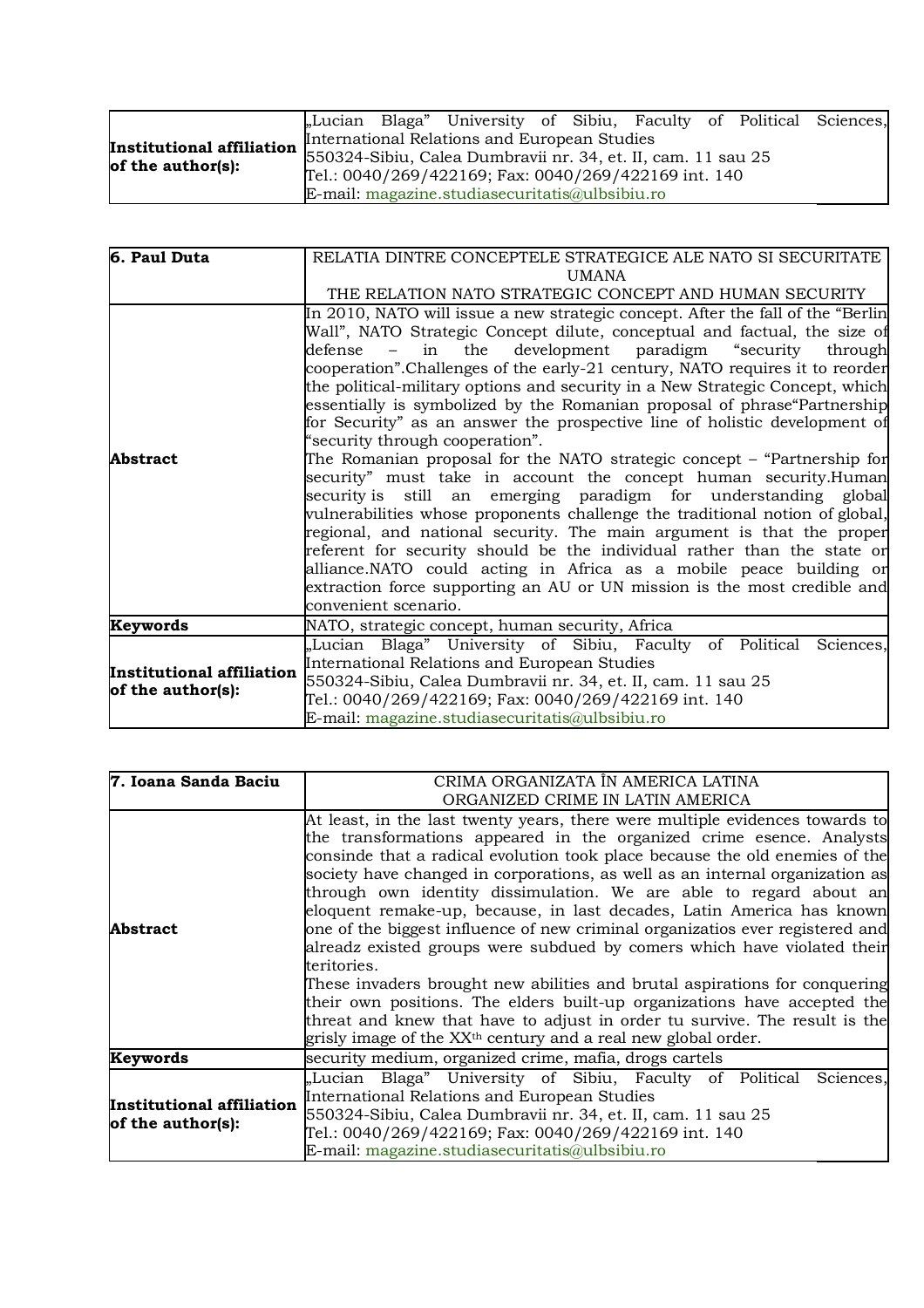| 8. Helmut Lerner                               | CONSIDERATII PRIVIND ACTIVITATEA CULTURALA A FORUMULUI                          |  |  |  |  |  |  |
|------------------------------------------------|---------------------------------------------------------------------------------|--|--|--|--|--|--|
|                                                | DEMOCRAT AL GERMANILOR DIN ROMÂNIA                                              |  |  |  |  |  |  |
|                                                | ABOUT THE CULTURAL ACTIVITY OF ROMANIA DEMOCRAT FORUM OF                        |  |  |  |  |  |  |
|                                                | <b>GERMANS</b>                                                                  |  |  |  |  |  |  |
|                                                | Although the FDGR is emerging mostlz on politic paln, this organization of      |  |  |  |  |  |  |
|                                                | german minority is not a party, having activities in manz domains, among        |  |  |  |  |  |  |
|                                                | these being the cultural one. Those objective is not only for the gratification |  |  |  |  |  |  |
| Abstract                                       | of the cultural needs of the german minoritiy, but also in promoting the        |  |  |  |  |  |  |
|                                                | german culture in Romania, for the benefit of all interested.                   |  |  |  |  |  |  |
|                                                | It is obvious that through this, the Romanian cultural landscape grows          |  |  |  |  |  |  |
|                                                | rich, continuing the old tradition of local german cultural creation, as well   |  |  |  |  |  |  |
|                                                | as the intercession of the access to the german culture, generally.             |  |  |  |  |  |  |
|                                                | national minority, national identity, interethnic relations, interconfessional  |  |  |  |  |  |  |
| Keywords                                       | account.                                                                        |  |  |  |  |  |  |
|                                                | "Lucian Blaga" University of Sibiu, Faculty of Political<br>Sciences,           |  |  |  |  |  |  |
| Institutional affiliation<br>of the author(s): | International Relations and European Studies                                    |  |  |  |  |  |  |
|                                                | 550324-Sibiu, Calea Dumbravii nr. 34, et. II, cam. 11 sau 25                    |  |  |  |  |  |  |
|                                                | Tel.: 0040/269/422169; Fax: 0040/269/422169 int. 140                            |  |  |  |  |  |  |
|                                                | E-mail: magazine.studiasecuritatis@ulbsibiu.ro                                  |  |  |  |  |  |  |

| 9. Silviu Nate                                 | STRATEGIA NATIONALA DE SECURITATE. ABORDARE METODOLOGICA<br>NATIONAL SECURITY STRATEGY. METHODOLOGICAL APPROACH                                                                                                                                                                                                                                                                                                                                                                                  |  |  |  |  |  |  |
|------------------------------------------------|--------------------------------------------------------------------------------------------------------------------------------------------------------------------------------------------------------------------------------------------------------------------------------------------------------------------------------------------------------------------------------------------------------------------------------------------------------------------------------------------------|--|--|--|--|--|--|
| <b>Abstract</b>                                | National security strategy represents more than a document, it represents<br>the basis for understanding, shaping, prioritizing, assuming and achieving<br>national strategic objectives. National security strategy refers to the main<br>goal of each country: to preserve and augment the national heritage.<br>The methodology involves techniques and tools that help specialists to deal<br>with key issues as resources, threats, vulnerabilities, competitiveness,<br>culture, decision. |  |  |  |  |  |  |
| Keywords                                       | strategy, management, methodology, civil society, democracy, national.                                                                                                                                                                                                                                                                                                                                                                                                                           |  |  |  |  |  |  |
| Institutional affiliation<br>of the author(s): | "Lucian Blaga" University of Sibiu, Faculty of Political Sciences,<br>International Relations and European Studies<br>550324-Sibiu, Calea Dumbravii nr. 34, et. II, cam. 11 sau 25<br>Tel.: 0040/269/422169; Fax: 0040/269/422169 int. 140<br>E-mail: magazine.studiasecuritatis@ulbsibiu.ro                                                                                                                                                                                                     |  |  |  |  |  |  |

| 10.<br><b>Vlad</b>                             | Alexandru | GAZPROM – Instrument politic?                                                                                                                                                                                                                                                                                                                                                                                                                                                                                   |  |  |  |  |  |  |
|------------------------------------------------|-----------|-----------------------------------------------------------------------------------------------------------------------------------------------------------------------------------------------------------------------------------------------------------------------------------------------------------------------------------------------------------------------------------------------------------------------------------------------------------------------------------------------------------------|--|--|--|--|--|--|
| Vasiu                                          |           | GAZPROM - POLITICAL INSTRUMENT?                                                                                                                                                                                                                                                                                                                                                                                                                                                                                 |  |  |  |  |  |  |
| <b>Abstract</b>                                |           | Gazprom is the largest Russian energy company, one of the greatest from all<br>over the world and for sure, the most efficient economic tool of the Russian<br>Federation. But it is been used to its full capacity only after Vladmir Putin<br>became the president of the Russian Federation and later the prime-<br>minister.<br>What gave birth to this gigantic company and what it's the future of it? Will<br>Gazprom find the best way out of the global energetic crisis? How strong<br>will come out? |  |  |  |  |  |  |
| Keywords                                       |           | Gazprom, company, energetic crisis.                                                                                                                                                                                                                                                                                                                                                                                                                                                                             |  |  |  |  |  |  |
| Institutional affiliation<br>of the author(s): |           | "Lucian Blaga" University of Sibiu, Faculty of Political<br>Sciences,<br>International Relations and European Studies<br>550324-Sibiu, Calea Dumbravii nr. 34, et. II, cam. 11 sau 25<br>Tel.: 0040/269/422169; Fax: 0040/269/422169 int. 140<br>E-mail: magazine.studiasecuritatis@ulbsibiu.ro                                                                                                                                                                                                                 |  |  |  |  |  |  |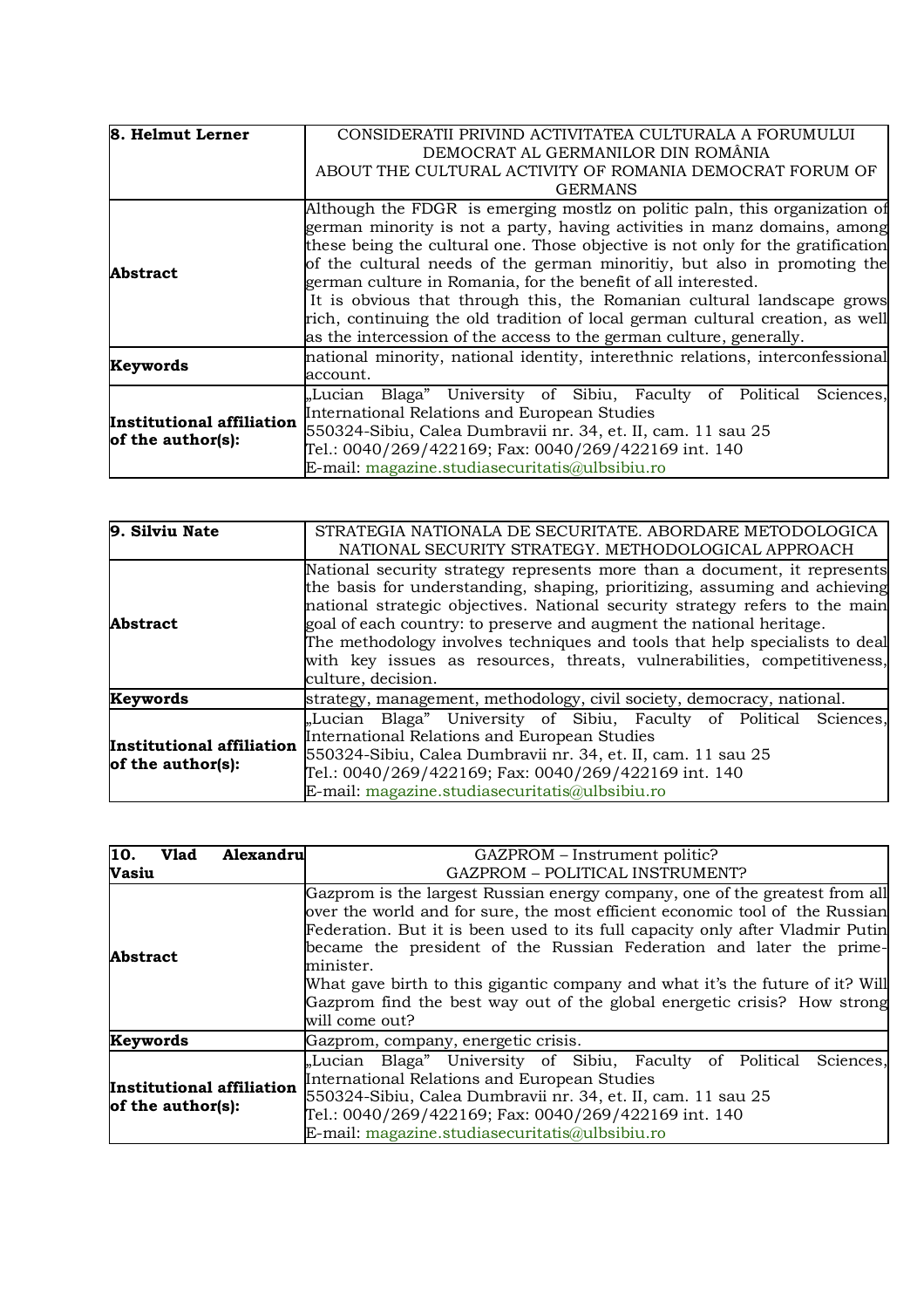| 11. Ion Nastas    | Relevarea statutului persoanei cu functie de raspundere - element                                   |
|-------------------|-----------------------------------------------------------------------------------------------------|
|                   | indispensabil al luptei cu coruptia                                                                 |
|                   | STATUTE DISCLOSER OF THE ACCOUNTABILITY FUNCTION PERSON -                                           |
|                   | REQUIRED ELEMENT OF BATTLE AGAINST CORRUPTION                                                       |
|                   | La corruption est l'usage du pouvoir dont on est investi pour obtenir des                           |
|                   | gains personnels. Pour que cel acte soit accompli, il faut qu'il y ait un                           |
|                   | corrupieur et un corrompu. Peut etre corrompu un agent de l'Etat ou toute                           |
|                   | autre personne qui occupe un poste qui lui permettrait d'accepter des pots-                         |
| <b>Abstract</b>   | de-vin en echange d'un service rendu.                                                               |
|                   | Toute personne qui detourne un bien (logements adminisiratifs), ainsi que                           |
|                   | toute personne qui recoit un avantage nonjustifie (enproposant,                                     |
|                   | enpromettant ou en acceptant de l'argent ou un cadeau en contre-partie de                           |
|                   | l'attribution d'un marche), peut etre considere comme corrompu.                                     |
| Keywords          | corruption, corrpmpou, avantage                                                                     |
|                   | Centre for Combating Economic Crimes and Corruption,                                                |
|                   | <b>Institutional affiliation</b> MD 2004 bd. Stefan cel Mare si Sfint 198, mun. Chisinau, Republica |
| of the author(s): | Moldova.                                                                                            |
|                   | Tel: (373 22) 257 257, 22-35-83.                                                                    |

| 12. Ion Stavila                                                         | CONFLICTUL TRANSNISTREAN: ESECUL REGLEMENTARII UNUI                          |
|-------------------------------------------------------------------------|------------------------------------------------------------------------------|
|                                                                         | CONFLICT CARE POATE FI SOLUTIONAT                                            |
|                                                                         | TRANSNISTRIA CONFLICTS: SETTLEMENT FAILURE OF A CONFLICT                     |
|                                                                         | WHICH CAN BE SOLVED                                                          |
| <b>Abstract</b>                                                         | Conflictul transnistrean reprezinta, probabil fara exagerare, cea mai grea   |
|                                                                         | problema mostenita din epoca sovietica de catre Republica Moldova.           |
|                                                                         | Zdruncinând din temelie societatea moldoveneasca de la sfârsitul anilor '80  |
|                                                                         | ai secolului trecut, "sindromul transnistrean" a marcat deosebit de puternic |
|                                                                         | viata social-politica a Republicii Moldova în perioada de dupa proclamarea   |
|                                                                         | independentei de stat în anul 1992, uneori punând în joc destinul sau        |
|                                                                         | istoric.                                                                     |
|                                                                         | Timp de 20 de ani clasa politica si societatea civila moldoveneasca s-a      |
|                                                                         | preocupat în mod firesc si constant de problema Transnistriei, mobilizând    |
|                                                                         | resurse umane si materiale impresionante în cautarea unei solutii adecvate.  |
| Keywords                                                                | conflict, independenta, societate civila, negocieri, statut special          |
| <b>Institutional affiliation</b> Republica Moldova<br>of the author(s): | Republic of Moldova Reintegration Ministery                                  |
|                                                                         | Piata Marii Adunari Nationale 1, Casa Guvernului, MD-2033, Chisinau,         |
|                                                                         |                                                                              |
|                                                                         | Tel.: (+373 22) 250-146                                                      |
|                                                                         | Fax: (+373 22) 233-872                                                       |
|                                                                         | Email: reintegrarea@mr.gov.md                                                |

| 14. Alexander Dugin | MEDVEDEV'S DOCTRINE                                                             |
|---------------------|---------------------------------------------------------------------------------|
|                     | presented<br>The<br>Five Planks of the Russian Foreign<br>Policy                |
|                     | by <b>DmitryMedvedev</b> in the end of August 2008 are the doctrine. As any     |
|                     | other doctrine it has enough minimal components - points to build a clear       |
|                     | and definable function. The US <b>Monroe</b> doctrine had only one point        |
|                     | «America for Americans». Thus along with proscription of other nations          |
| <b>Abstract</b>     | (France, Russia, England, and Mexico) from the continent this one point has     |
|                     | become a basis for the US foreign policy for the next 200 years.                |
|                     | Now it's clear that before the August events in Zhinval our foreign policy      |
|                     | was unsatisfactory. The presence of too many indefinable points in it made      |
|                     | it impossible to build from them any function at all. While The Five Planks     |
|                     | voiced by Medvedev are points of a clear, definitive and irreversible doctrine. |
| Keywords            | Medvedev, doctrine, foreign policy                                              |